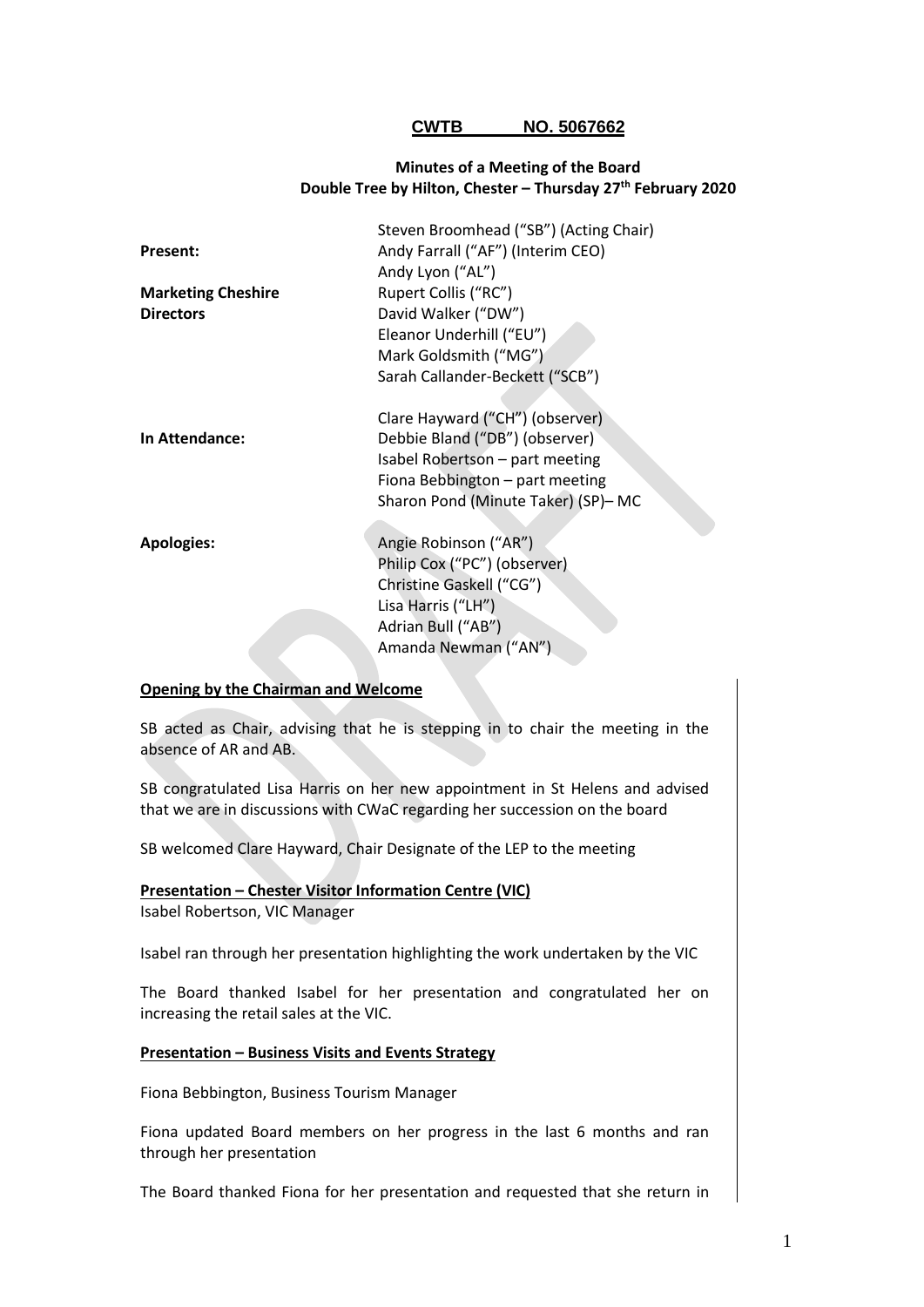12 months to give a further progress update.

## **Declaration of Interest**

The Chair noted that general declarations of interest had been entered into the Register for Directors and requested that Board members review the document and advise of any alterations.

# **Minutes of the Board Meeting held on 7 th November and Matters Arising.**

The Board confirmed that the minutes from the meeting on the  $7<sup>th</sup>$  November 2019 were correct, and the Chair signed them accordingly.

## **Matters Arising**

It was confirmed that Fiona has contacted the majority of Board Members individually, if anyone has not met with Fiona and would like to please advise Sharon. RC/CH/SCB all requested meetings with Fiona

It was confirmed that SP circulated the declarations of interest form with the meeting notes from the November Board

# **CEO Report**

AF ran through the report as circulated within the board pack:

- $\bullet$  Joe Manning will be commencing as the new CEO on the 20<sup>th</sup> April.
- Agreed a clear set of KPIs should be produced to help measure performance
- Agreed that the new Consortium Model together with the new Destination Management Plan be presented to the Board at its next meeting.

# **Q3 Financial Report**

DW advised that the Audit Group are looking to recruit another member and asked board members to advise him/DB/SP if they are interested in joining the Audit Committee.

DB ran through the Q3 Management Accounts report (as at December 2019). The minutes of the Audit Committee meeting held on 29<sup>th</sup> January 2020, were attached.

The Board noted and agreed the report, specifically:

- Accounts as at the end of December 2019
- Cashflow and Debtors performance
- The update on other issues.

It was agreed that the balance sheet and the income and expenditure should be included in future board packs

#### **2020/2021 Draft Budget**

DB ran though the Draft budget as presented in the Board papers. Following discussion, the 2020/2021 budget was agreed

AL enquired whether it would be possible for Marketing Cheshire to consider